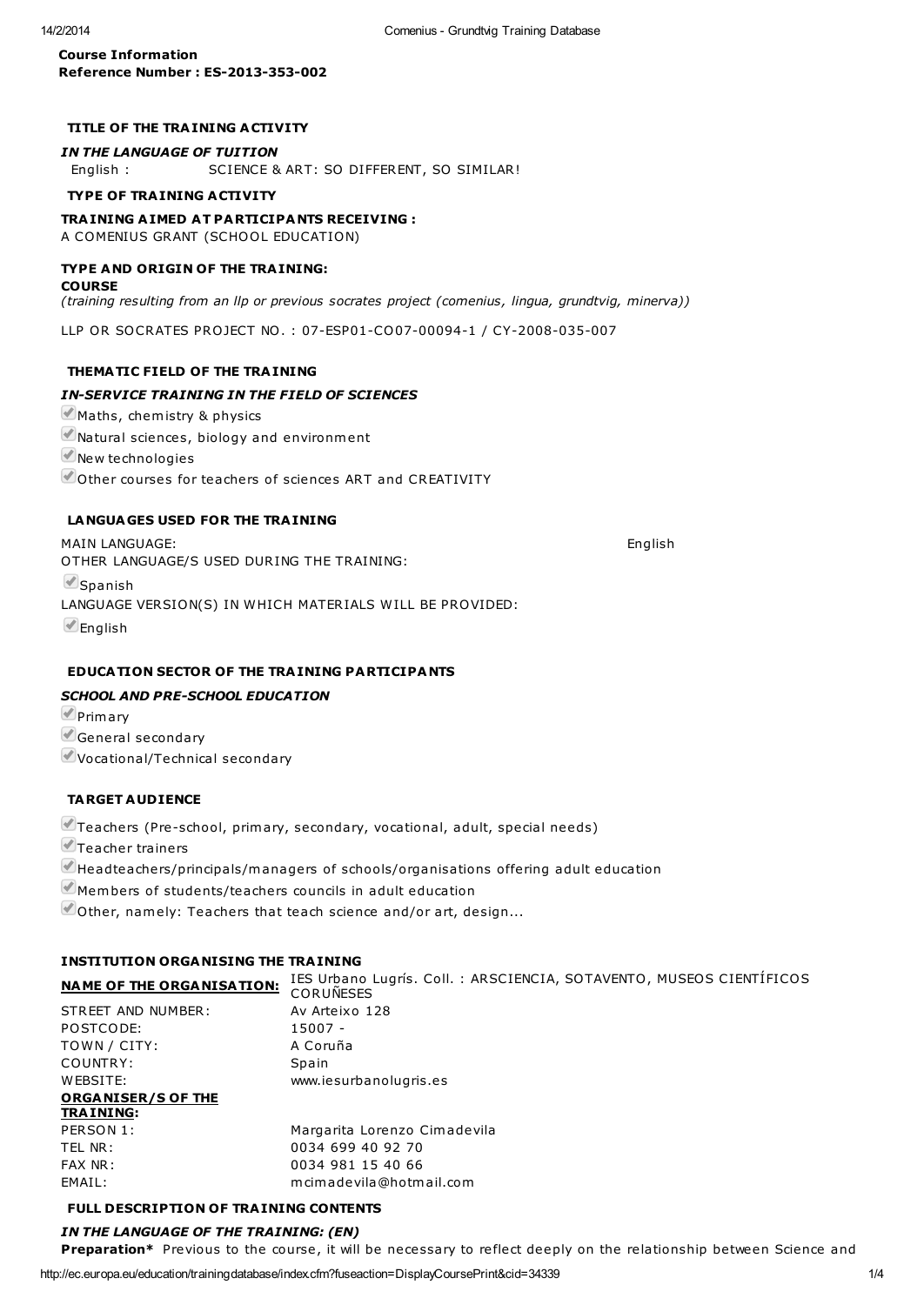14/2/2014 Comenius - Grundtvig Training Database Art. The best way would be to choose a field of Art (literature, painting...) and to write some words about the thin line, which (in your imagination) may link this field of Art with a field of Science. We suggest that you should write short essays (about 10 written lines) involving Art and Science, and the more imaginative, the better! You are encouraged to visit these web pages in order to get some information about the course: www.arthurimiller www.m artadem enezes www.davideangheleddu.net www.cimadevila.tk www.tre ttnak .com www.nairucu-arts.org www.sotavento .org www.casaciencias.org THE COURSE WILL BE HELD IN SANTIAGO DE COMPOSTELA. Due to the fact that Santiago de Compostela is a UNESCO Heritage site since 1984 and European Capital of Culture in 2000, we consider it important for you to get some information about this city and the Pilgrim's Way to Santiago in Wikipedia. Before and during the course we will provide information about two other Galician cities, which we are going to visit, and which are also UNESCO Heritage Sites: A Coruña (Hercules tower) and Lugo (Old Roman Wall). Objectives\* -The training course is an approach to the basic aspects of the relationship between Art and Science. Step by step we will analyse the various ways in which Science may become Art, and how and when Art could influence Science and in the actual fusion of Art and Science to make a Third Culture. -The main aim for the teachers is to get some hints, which they can use in their Art and Science lessons, in order to convey to their students the idea that both Science and Art are, in a deep sense, very similar and that they are closely related. -Opening of new links and routes of contact between the participants, thanks to the international dimension of the course. We will observe how different cultures have different artistic forms of expression/interpre ta tion. -Spreading the culture of Galicia through its triangle of World Heritage Sites: Santiago and the Camino de Santiago (end point of pilgrimage, meeting point of cultures, location of international meetings), the tower of Hercules in A Coruña and the Old Roman Wall of Lugo. This also includes its society, traditions, cuisine, current technology, lifestyle, Celtic heritage... - Finally, yet not less important, contacting of teachers with the same interest in opening new avenues in the fields of science and art and to convey this concern to the new generations. We will encourage the trainees to develop some new projects (Comenius, Leonardo...), when they return hom e . Methodology\* The course will begin with an introduction about the relationship between Science and Art. Next we will have lectures about different specific Art forms and their relationship with Science. We will talk in particular about Biology and Art, Literature and Maths, Women and Physics, Fishes and Electronics, Creativity in Science and Art... and some other subjects, which include a revisited view on science models, new architectural visions, keywords in literature and new tendencies like the so-called Third Culture. A session open for questions will follow each lecture. We will also have visits to the Heritage Cities A Coruña and Lugo, the Aquarium Finisterrrae in A Coruña and the Renewable Energy Park of Sotavento. Different materials about the topics of the course will be provided to the students, and a small library, The Science & Art library, will be available, with books on the topics of the lectures or even written by the lecturers them selves. Workshops will be very important in the course, because here the new ideas and projects between teachers will appear. The trainees will come up with ideas, put forward suggestions and create papers with lesson plans, and we will analyse these proposals together. We have one important part of European dimension in the course: the Social Time, which is important to meet people, to share experiences, to interchange ideas, to speak... The course will be very intensive, trainees will be very busy and they will not have much free time. Therefore the Social Tim e will allow for interchange . The trainees will cover the form of evaluation (provided by the organizers) of the organization and the quality of the course, which will be sent to the National Agency. It will also include a section in which their personal opinion can be expressed, in order to correct possible mistakes and to enhance those activities, which are m ost interesting. Follow-up\* Students will cover the form of the quality of the course, which will be sent to their National Agency. The organisers will provide, if possible, to the students the lectures and news, photos and events around the course . The trainers will be encouraged to carry out the proposals they submitted during the course, especially in workshops. They will keep in touch with the speakers and the students, being the main idea for them to start their own Comenius or Leonardo Project.

#### PROGRAMME OF THE TRAINING ACTIVITIES (DAY BY DAY)

#### IN THE LANGUAGE OF THE TRAINING:

SUN

Arrival and welcom e

MON

Introduction

A. Miller: VISUALISING THE INVISIBLE DRAW ING AND THE SCIENTIFIC IMAGINATION

S. Ma taix: LITERATURE & MATH, A REWARDING ALLIANCE

M. Cim adevila: CIENCIA EX AEQUO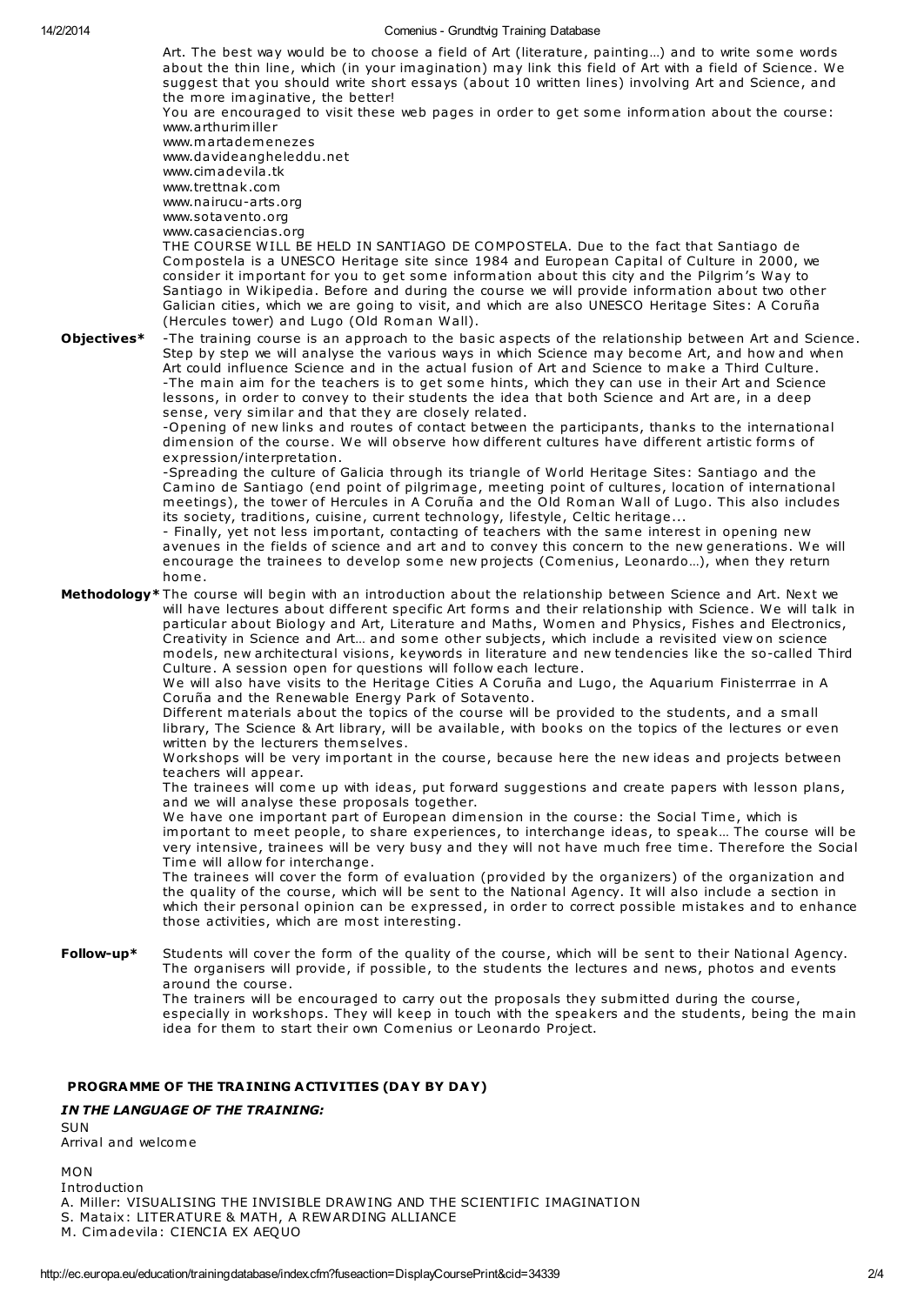Saint Jacques way O fficial visit Santiago Ca thedral, Bota fum eiro

TUE Hercules tower, UNESCO heritage Aquarium Finisterrae O fficial visit A Coruña Town hall A Coruña

**W<sub>FD</sub>** M. de Menezes: MAKING ART W ITH BIO LOGY, AN EXPERIMENTAL STORY W. Trettnak: OCEAN OF IDEAS P. O'Leary: THE BEAUTY OF MATHEMATICAL IMAGE TRANSFORMATIONS D. Angheleddu: SCIENCE AS INSPIRATION THROUGH TECHNOLOGY

THU

SOTAVENTO , Renewable Energy Park Self-sufficient energy house / renewable energy Hydrogen plant / wind turbines LUGO Rom an Old Wall, UNESCO heritage Ca thedral O fficial visit Lugo

FRI

W. Trettnak : LUMEN, LUMINIS M. Bianchi : FROM DESCRIBING TO REINVENTING REALITY, A NEVER-ENDING FASCINATING STORY Workshop 1 & 2: ART & SCIENCE - A WAY TO PROMOTE UNDERSTANDING KNOWLEDGE AND CREATIVITY AT SCHOOL Evaluation of quality of the course by questionnaires

**SAT** 

Conclusions and Certifica te award

SPEAKERS:

DAVIDE ANGHELEDDU. Architect, artist, teacher of Digital Representation at the Polytechnic of Milan. Italy SUSANA MATAIX. Mathematician, Master Business Administration, science magazine writer. Spain MARTA DE MENEZES. Degree in Fine Arts, Master History Art. Portugal Dr. ARTHUR MILLER. Physicist, writer, Emeritus Professor of History and Philosophy of Science at University College London. UK Dr PAUL O'LEARY. Mathematician. Chair Dept. of Automation, University Leoben. Austria Dra MARILENA STREIT BIANCHI. CERN. Biologist and art prom oter. Switzerland Dr WOLFGANG TRETTNAK. Chemist, painter. Austria

MARGARITA CIMADEVILA. Chemist, painter, teacher High School Urbano Lugrís. ORGANIZER . Spain

There will be two exhibitions with paintings about Science and Art in the hotel from the artists W. Trettnak and Cim adevila .

#### TYPE OF CERTIFICATION OF ATTENDANCE AWARDED

IN THE LANGUAGE OF THE TRAINING:

Certificate of attendance

ENGLISH: Certificate of attendance

#### INFORMATION ON COURSE SESSION/S

 $\Box$ Show all sessions (including old sessions)

#### **SESSION 1**

#### SESSION ID: 49549

| <b>NAME OF HOST INSTITUTION.</b>                 |                 |                | IES Urbano Lugrís. Coll. : ARSCIENCIA, SOTAVENT |
|--------------------------------------------------|-----------------|----------------|-------------------------------------------------|
| HOST INSTITUTION EQUAL TO ORGANIZER INSTITUTION: |                 |                |                                                 |
| Deadline for<br>registration:                    | 15/03/2014      |                |                                                 |
|                                                  | TIME OF<br>FND: | 16:00          |                                                 |
| DATE OF END:                                     | 19/04/2014      |                |                                                 |
| DATE OF START:                                   | 13/04/2014      | TIME OF START: | 20:00                                           |

| <b>NAME OF HOST INSTITUTION:</b> | IES Urbano Lugrís, Coll. : A RSCIENCIA, SOTA VENTO, MUSEOS CIENTIFICOS<br><b>CORUÑESES</b> |
|----------------------------------|--------------------------------------------------------------------------------------------|
| POSTCODE:                        | 15007                                                                                      |
| TOWN / CITY:                     | A Coruña                                                                                   |